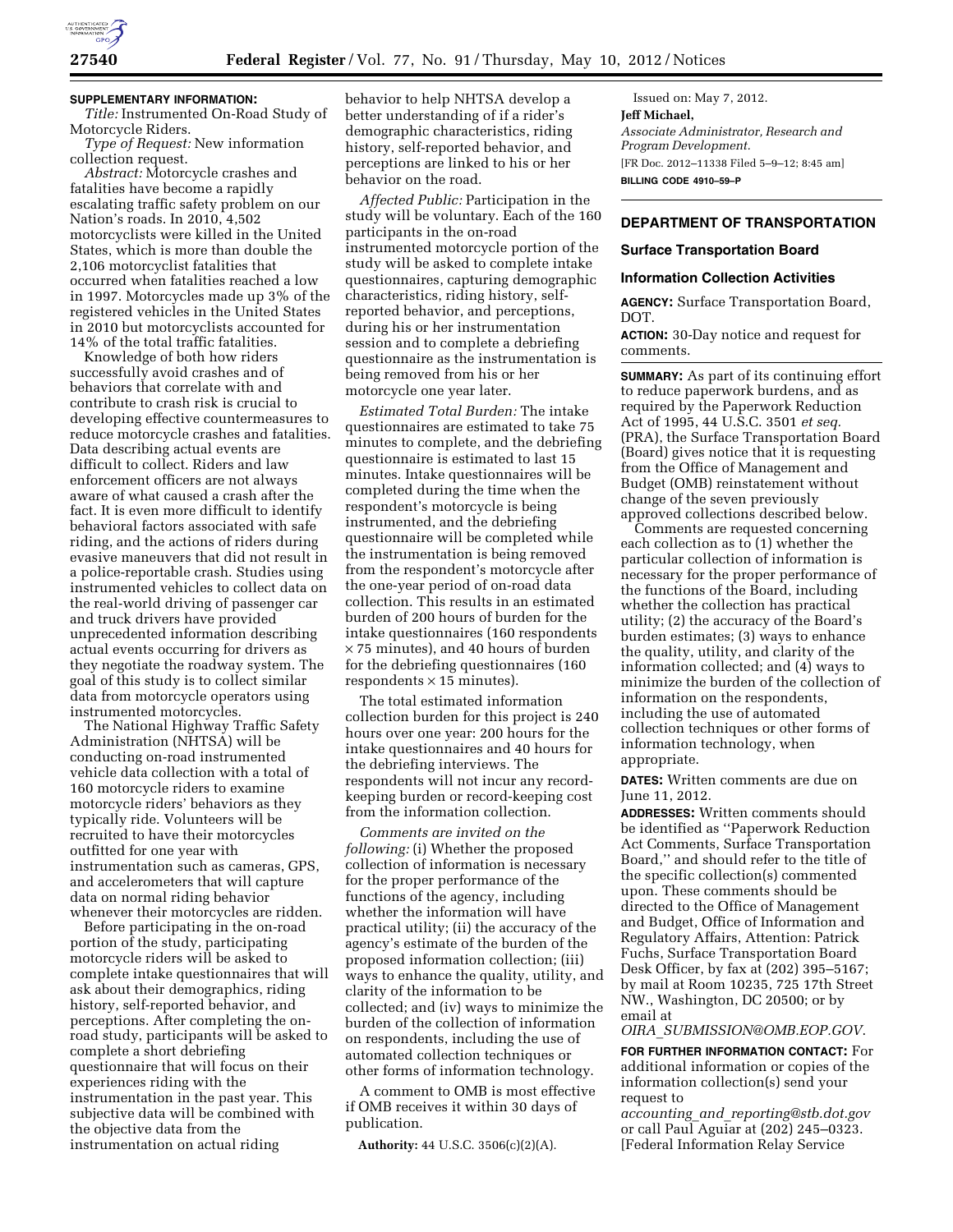(FIRS) for the hearing impaired: (800) 877–8339.]

*Subjects:* In this notice the Board is requesting that comments be sent to OMB on the following information collections:

#### **Collection Number 1**

*Title:* Class I Railroad Annual Report. *OMB Control Number:* 2140–0009. *Form Number:* R1.

*Type of Review:* Reinstatement without change of previously approved collection.

*Respondents:* Class I railroads. *Number of Respondents:* 7.

*Estimated Time per Response:* No more than 800 hours, based on information provided by the railroad industry during the 1990's. This estimate includes time spent reviewing instructions; searching existing data sources; gathering and maintaining the data needed; completing and reviewing the collection of information; and converting the data from the carrier's individual accounting system to the Board's Uniform System of Accounts (USOA), which ensures that the information will be presented in a consistent format across all reporting railroads, *see* 49 U.S.C. 11141–43, 11161–64, 49 CFR 1200–1201.

*Frequency of Response:* Annual. *Total Annual Hour Burden:* No more than 5,600 hours.

*Total Annual ''Non-Hour Burden'' Cost:* No ''non-hour cost'' burdens associated with this collection have been identified.

*Needs and Uses:* Annual reports are required to be filed by Class I railroads under 49 U.S.C. 11145. The reports show operating expenses and operating statistics of the carriers. Operating expenses include costs for right-of-way and structures, equipment, train and yard operations, and general and administrative expenses. Operating statistics include such items as carmiles, revenue-ton-miles, and gross tonmiles. The reports are used by the Board, other Federal agencies, and industry groups to monitor and assess railroad industry growth, financial stability, traffic, and operations, and to identify industry changes that may affect national transportation policy. Information from this report is also entered into the Board's Uniform Rail Costing System (URCS), which is a cost measurement methodology. URCS, which was developed by the Board pursuant to 49 U.S.C. 11161, is used as a tool in rail rate proceedings, in accordance with 49 U.S.C. 10707(d), to calculate the variable costs associated with providing a particular service. The Board also uses this information to more

effectively carry out other of its regulatory responsibilities, including: Acting on railroad requests for authority to engage in Board-regulated financial transactions such as mergers, acquisitions of control, and consolidations, *see* 49 U.S.C. 11323– 11324; analyzing the information that the Board obtains through the annual railroad industry waybill sample, *see* 49 CFR 1244; measuring off-branch costs in railroad abandonment proceedings, in accordance with 49 CFR 1152.32(n); developing the ''rail cost adjustment factors,'' in accordance with 49 U.S.C. 10708; and conducting investigations and rulemakings.

Information from certain schedules contained in these reports is compiled and published on the Board's Web site, *[http://www.stb.dot.gov.](http://www.stb.dot.gov)* Information in these reports is not available from any other source.

### **Collection Number 2**

*Title:* Quarterly Report of Revenues, Expenses, and Income—Railroads (Form RE&I).

*OMB Control Number:* 2140–0013. *Form Number:* None.

*Type of Review:* Reinstatement

without change of previously approved collection.

*Respondents:* Class I railroads. *Number of Respondents:* 7. *Estimated Time per Response:* 6

hours.

*Frequency of Response:* Quarterly. *Total Annual Hour Burden:* 168 hours.

*Total Annual ''Non Hour Burden'' Cost:* No ''non-hour cost'' burdens associated with this collection have been identified.

*Needs and Uses:* This collection is a report of railroad operating revenues, operating expenses and income items; it is a profit and loss statement, disclosing net railway operating income on a quarterly and year-to-date basis for the current and prior years. *See* 49 CFR 1243.1. The Board uses the information in this report to ensure competitive, efficient, and safe transportation through general oversight programs that monitor and forecast the financial and operating condition of railroads, and through regulation of railroad rate and service issues and rail restructuring proposals, including railroad mergers, consolidations, acquisitions of control, and abandonments. Information from these reports is used by the Board, other Federal agencies, and industry groups to monitor and assess industry growth and operations, detect changes in carrier financial stability, and identify trends that may affect the national transportation system. Some of the

information from these reports is compiled by the Board in our quarterly Selected Earnings Data Report, which is published on the Board's Web site, *[http://www.stb.dot.gov.](http://www.stb.dot.gov)* The information contained in these reports is not available from any other source.

#### **Collection Number 3**

*Title:* Quarterly Condensed Balance Sheet—Railroads (Form CBS).

*OMB Control Number:* 2140–0014. *Form Number:* None.

*Type of Review:* Reinstatement

without change of previously approved collection.

*Respondents:* Class I railroads. *Number of Respondents:* 7. *Estimated Time per Response:* 6 hours.

*Frequency of Response:* Quarterly. *Total Annual Hour Burden:* 168 hours.

*Total Annual ''Non-Hour Burden'' Cost:* No ''non-hour cost'' burdens associated with this collection have been identified.

*Needs and Uses:* This collection shows the balance (quarterly and cumulative) for the current and prior year of the carrier's assets and liabilities, gross capital expenditures, and revenue tons carried. *See* 49 CFR 1243.2. The Board uses the information in this report to ensure competitive, efficient, and safe transportation through general oversight programs that monitor and forecast the financial and operating condition of railroads, and through specific regulation of railroad rate and service issues and rail restructuring proposals, including railroad mergers, consolidations, acquisitions of control, and abandonments. Information from these reports is used by the Board, other Federal agencies, and industry groups to assess industry growth and operations, detect changes in carrier financial stability, and identify trends that may affect the national transportation system. Revenue ton-miles, which are reported in these reports, are compiled and published by the Board in its quarterly Selected Earnings Data Report, which is published on the Board's Web site, *[http://www.stb.dot.gov.](http://www.stb.dot.gov)* The information contained in these reports is not available from any other source.

## **Collection Number 4**

*OMB Control Number:* 2140–0004.

*Title:* Report of Railroad Employees, Service and Compensation (Wage Forms A and B).

*Form Number:* None.

*Type of Review:* Reinstatement without change of previously approved collection.

*Respondents:* Class I railroads.